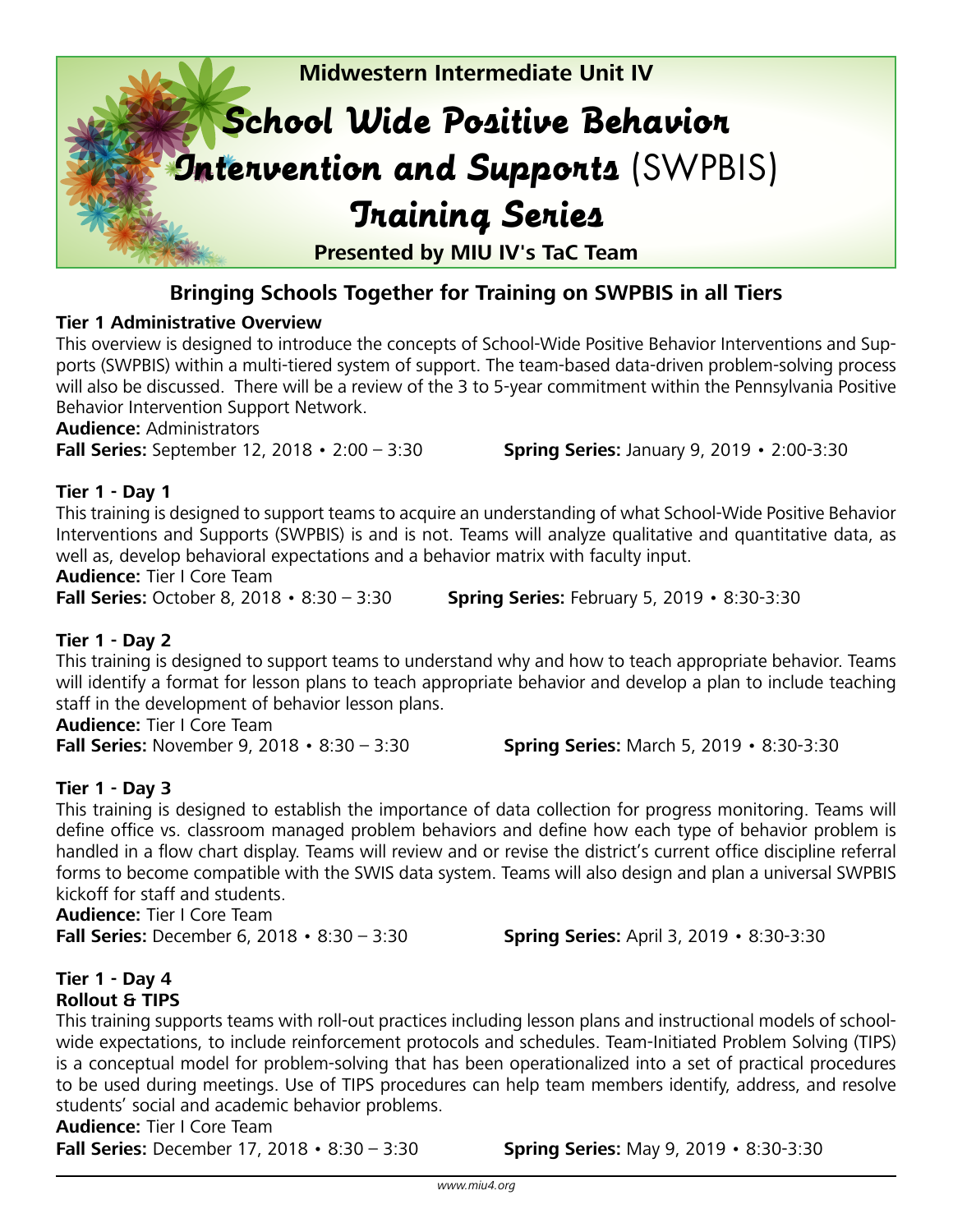#### *www.miu4.org*

# **Fall Series:** October 17, 2018 • 8:30 – 12:00 **Spring Series:** March 19, 2019 • 8:30 - 12:00

**Tier 2 – Day 2 Check In/Check Out**

This training is designed to identify the critical features and process of the Check-In/Check-Out (CICO) procedure. Teams will identify how to use data for decision-making and on-going progress monitoring, as well as identify fading procedures for exiting the Check-In/Check-Out procedure.

**Audience:** Tier 2 Core Team

**Fall Series:** October 11, 2018 • 8:30 – 3:30 **Spring Series:** February 7, 2019 • 8:30 - 3:30

#### **Tier 2**

#### **Selecting Evidenced-Based Resources to Address Social Emotional, Behavioral and Mental Health Needs of Students**

This session will utilize the following resources to help guide school-based teams in selecting evidencedbased resources to address social emotional, behavioral and mental health needs of students.

**Behavioral Systems**

- Intervention for Disruptive Behavior Disorders Evidenced Based Toolkit
- Collaborative for Academic and Social Emotional Learning (CASEL) Guide

Individual students Assesment-based

Intense, durable procedures

• What Works Clearinghouse

#### **Audience:** Tier 2 Core Team

**80-90% Tier 1/Universal Interventions** All settings all students Preventive, proactive

**1-5% Tier 3/Tertiary Interventions**

#### **5-15% Tier2/ Secondary Interventions**

Some students (at-risk) High effieciency Rapid response Small group interventions

**Fall Series:** September 25, 2018 • 8:30 – 3:30 **Spring Series:** January 24, 2019 • 8:30 - 3:30

#### **SWIFT at SWIS**

**Tier 2 – Day 1 Overview** 

**Audience:** Tier 2 Core Team

The School-Wide Information System (SWIS) is a web-based decision system used to improve behavior support in schools and other educational facilities by providing school personnel with accurate, timely, and practical information for making decisions about school environments.

This training is designed to develop an understanding of Tier 2 system infrastructure and the resources needed to implement them. Teams will learn about Tier 2/3 teaming necessary to match presenting problems with interventions. Teams will determine how to integrate, blend, or collaborate with other school & community

**Audience:** Building Admin, Data Analyst, Data entry personnel

student support teams and use a structured process for conducting team meetings.

**Fall Series:** January 10, 2019 • 8:30 – 12:00 **Spring Series:** May 21, 2019 • 8:30 - 12:00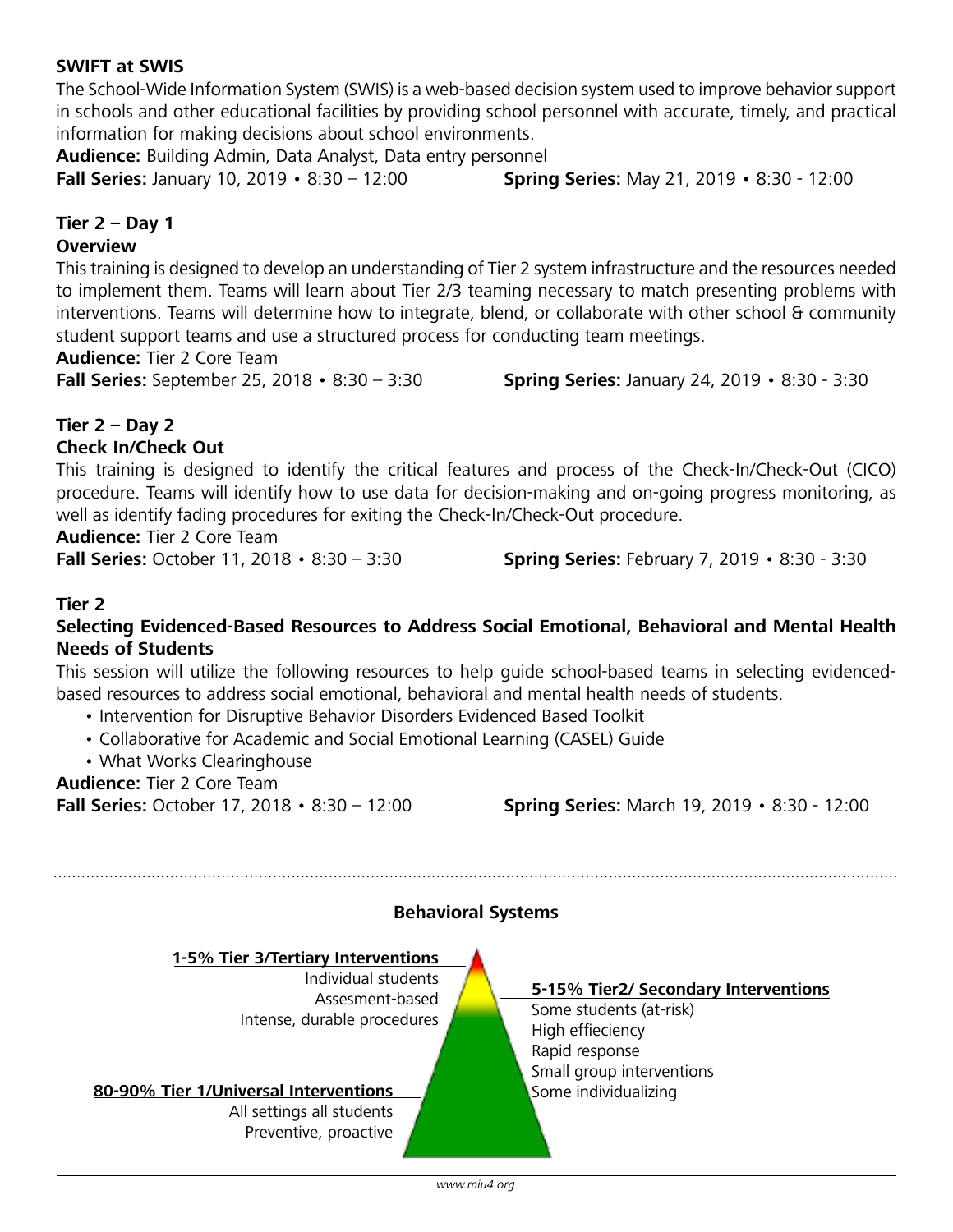#### **Tier 3 Training – Functional Based Intervention Training**

This training will provide an introduction to the concepts and systems of functional assessment and behavior planning. The session will guide participants through tools and practices that support functioned-based thinking.

**Audience:** Tier 3 Core Team **Fall Series:** December 12, 2018 • 8:30 – 3:30 **Spring Series:** May 2, 2019 • 8:30-3:30

#### **Meetings**

#### **Regional SWPBIS Coaches Meeting - Innovative Practices**

This event will support tri-county building-level coaches of School-Wide Positive Behavior Interventions and Supports (SWPBIS) in their ability to guide their leadership teams in the most current practices around SWPBIS implementation. Additionally, materials and resources will be shared to build or enhance the development of a sustainable PBIS Framework and to target areas of growth and expansion.

**Audience:** District Internal Coaches

**Dates:** October 3, 2018 • 9:00 - 12:00 **and** February 28, 2019 • 9:00 - 12:00 (Please attend both dates)

#### **Additional Training Options Using SWIS for Check In Check Out**

The School-Wide Information System (SWIS) is a web-based decision system used to improve behavior support in schools and other educational facilities by providing school personnel with accurate, timely, and practical information for making decisions about school environments for a targeted group of students. **Audience:** Tier 2 Core Team

**Date & Time**: September 11, 2018 • 8:30 – 12:00



#### **Register Online at www.edulinkinc.com/iu4registration**

Users should go to https://www.edulinkinc.com/iu4 registration to register. First time users must create a USER ACCOUNT before registering for a course. Your primary email address is the email used to contact you regarding registration confirmation, receipts, course cancellations, etc. After completing all fields, press the "REGISTER" button.

All sessions can be located under Conferences and Mult-Session Events tab.



#### **For more information please contact:**  Cheryl Karns, Midwestern Intermediate Unit IV 724-458-6700 x1284 • cheryl.karns@miu4.org Registration: https://www.edulinkinc.com/iu4registration